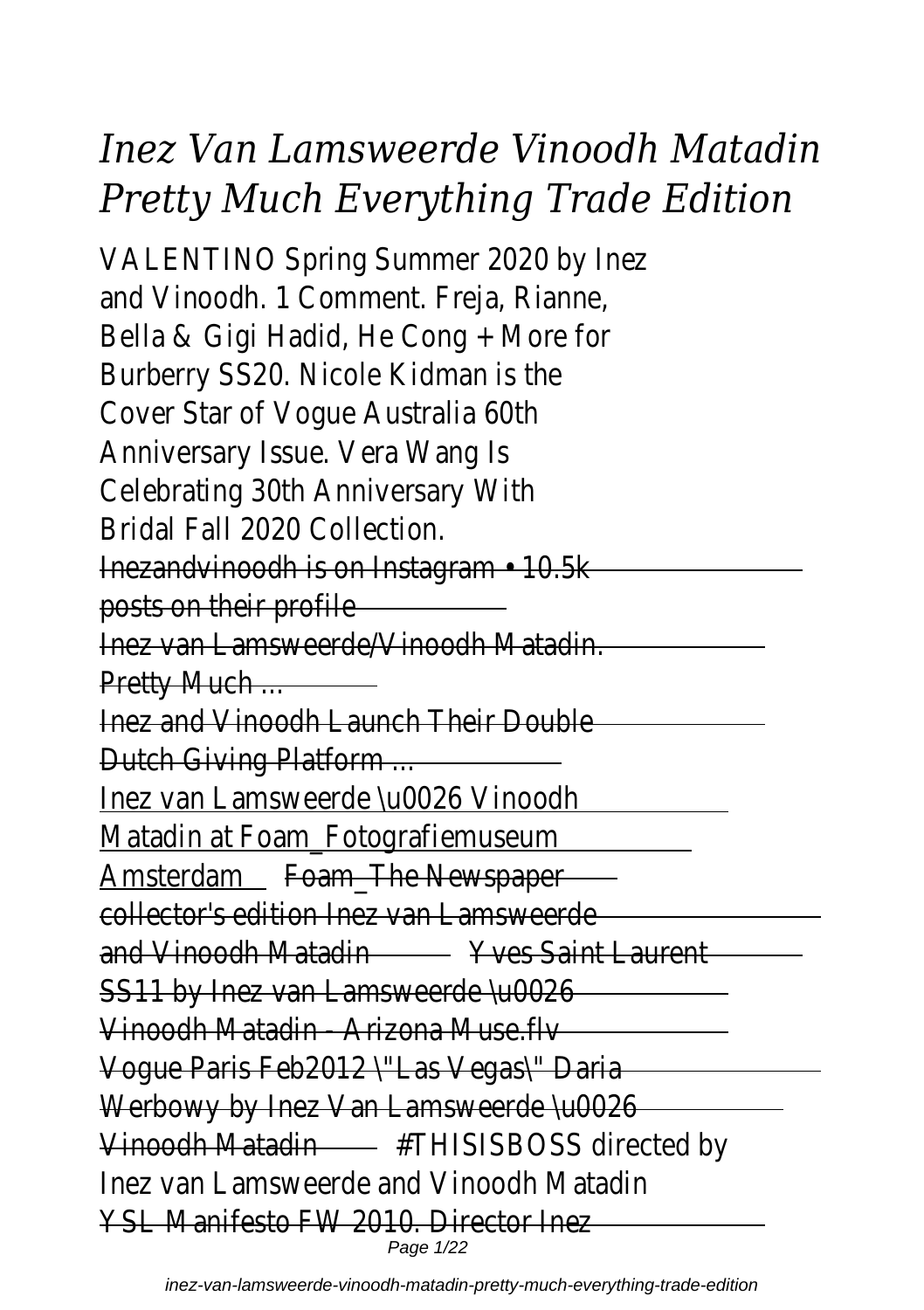van Lamsweerde *Au0026 Vino*u Vogue Paris Feb2012 \"Las Vegas\" Daria Werbowy by Inez Van Lamsweerde \u0026 Vinoodh Matadin Inez and Vin Foam - Inez van Lamsweer Vinoodh Matadin @ Fotogra Amsterdam.flv Official Video HDI - LADY GAGA (Directors Cut Lamsweerde \u0026 Vinoo Inez van Lamsweerde e Vino falando sobre a foto de moda Spying on Kate Moss in \"Everglade\" Lamsweerde and Vinoodh Matadin \"Minu et Demi\" review | EVERYTHI to know! Miu Miu Spring/Sumr Campaign Film Clair comme de (Extrait de Projet Clair) LAST PERF HAUL 2020-YSL Manifesto Intensement, Jimmy Choo F Amethyst Exquise - News In Fragrances - News In Fragrances - News In Fragrances - News In Fragrances - News In Demi Rawling Minuit Et De Robe Noir Nectar, Galleria Parfums **Diorry Contains** - Secret Garden **Voque Paris** Girls Film @ Vogue Paris by Inez and View - Anja Rubik, Natasha Poly Fontana.flv Vogue Paris - Febru - Daria Werbowy - Studio Inez \u00 Vinoodh filment Daria Wer Vegas pour Vogue Paris  $#4$  tribute Page 2/22

inez-van-lamsweerde-vinoodh-matadin-pretty-much-everything-trade-edition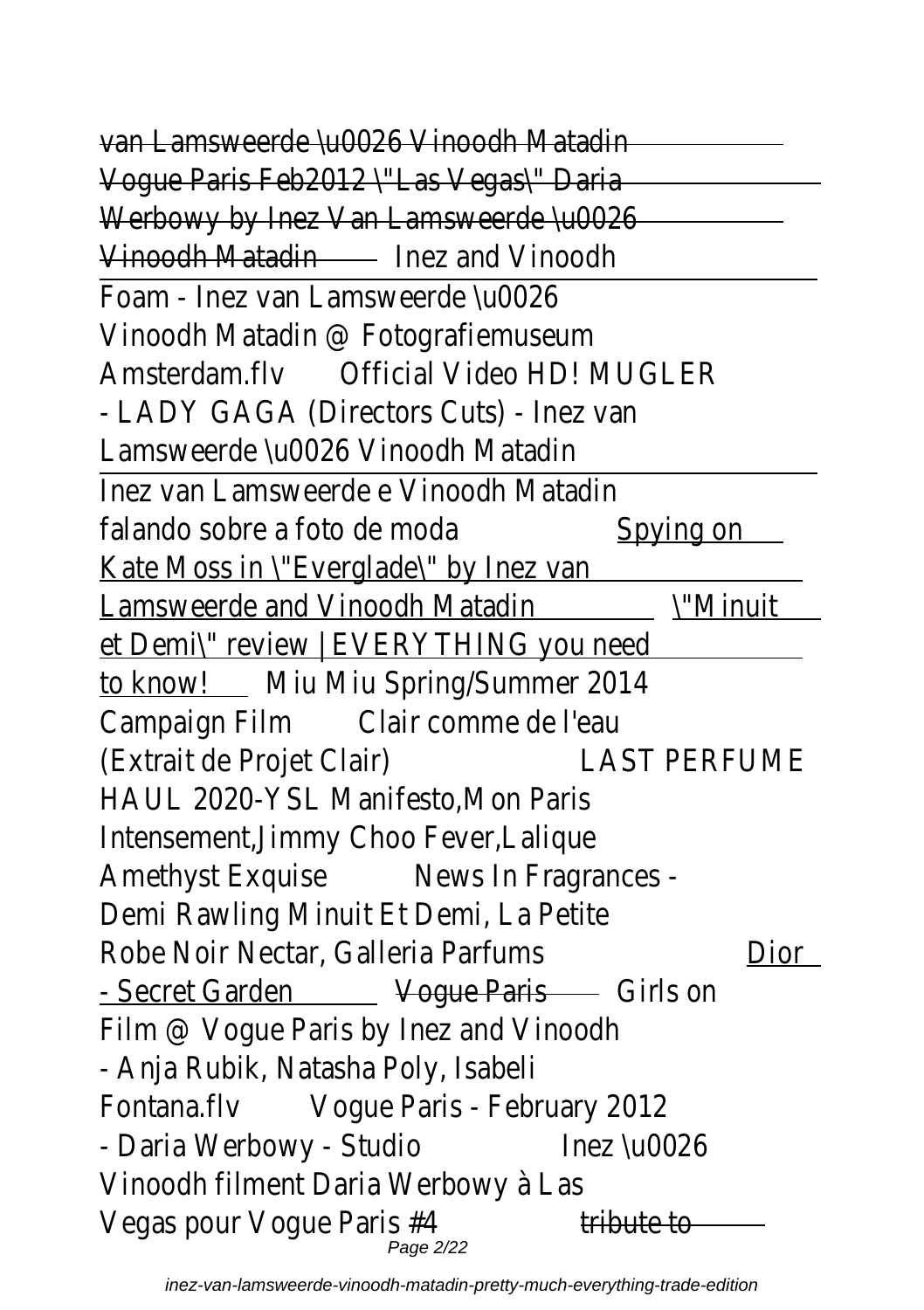Inez van Lamsweerde and Vinc - Pretty Much Everything -1985-2010 CFF No 11 - CLArtVi Lamsweerde Vinoodh Matadin.mov Inez \u0026 Vinoodh Voque Covers Inez V Lamsweerde Parody Project lnez van Lamsweerde / Opium - Jade Or Inez v Lamsweerde en Vinoodh Mat Calvin Klein euphoria by Lamsweerde \u0026 Vinoodh Matadin Ine van Lamsweerde and Vinoodh Lady Gaga Pres... **Inez Van Lamsy** Vinoodh Ma Inez Van Lamsweerde ar Matadin. Menu ? New. Elle Kamala Harris; V Mag Inez & Vinoodh Inez van Lamsweerde (born 2 1963) and Vinoodh Matad September 1961) are a Du photographer duo, whose we featured in fashion maga advertising campaigns. produce independent  $Inez$  and Vinoodh  $-V$ The iconic duo of Inez van I and Vinoodh Matadin have be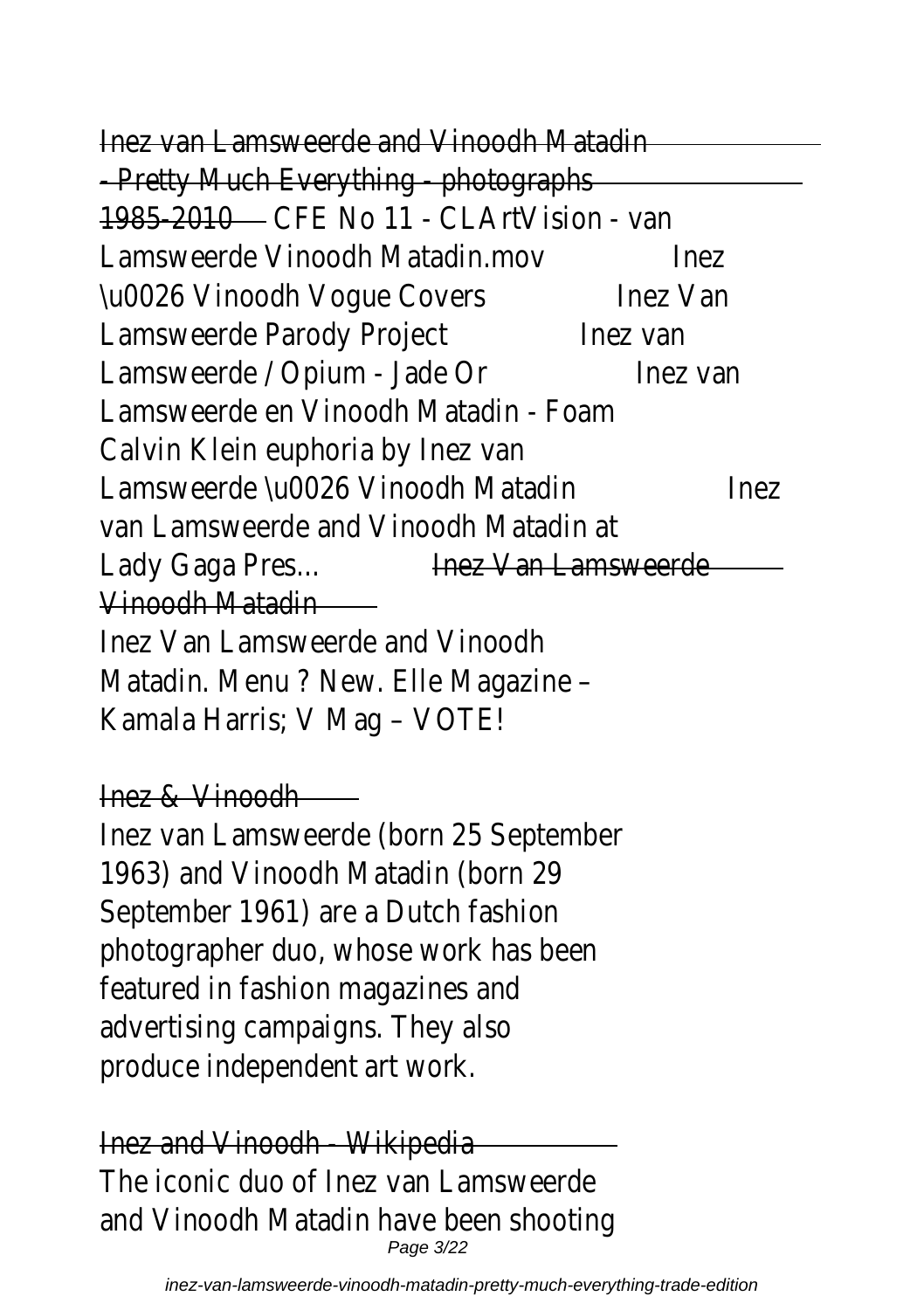together for almost 2

Inez and Vinoodh - Photogra  $-$  Photos & lates Enter the wild, weird, world of Inez van Lamsweerde and Matadin, the photography d in an avant-garde zone bety and art. This book spans two decades of strange, h tech work. A sheet of stick you to personalize the c (Paris), Glenn C

Inez van Lamsweerde/Vinoodh Matadin.

**Pretty Muc** That's anything but me inspiring iconic photographers Lamsweerde and Vinoodh Mat up with a solution. Enter Dutch, a platform created to worlds of fashion

Inez & Vinoodh Combine Art With New Gif Inez and Vinoodh Launch T Dutch Giving Platform, Just the Holidays Photo: Courter Dutch By Inez van Lamsy Page 4/22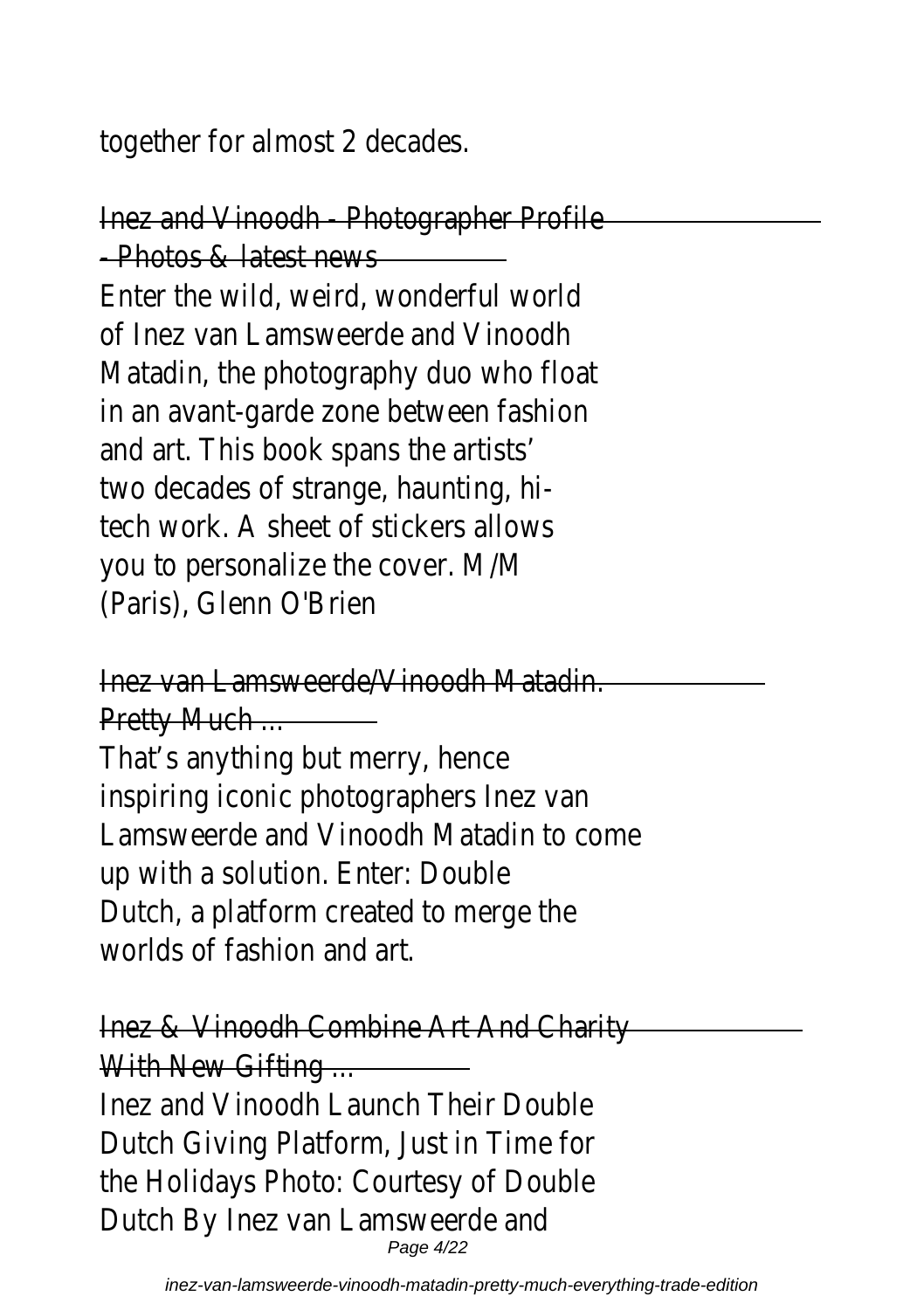Vinoodh Matadin's count, mo of the

Inez and Vinoodh Launch The **Dutch Giving Plat** Dutch photographic du Lamsweerde and Vinoodh M widely known for their iconic photos—from Naomi Campbell  $-$ that is, when they're not music vide

Gigi Hadid Made a Digital H for lnez & Vinoodh Dutch photographic due Lamsweerde and Vinoodh M widely known for their iconic photos-from Naomi Camp Moss-that is, when the directing music videos for and Rihar

Gigi Hadid Made a Digital H for Inez & Vinoodh ... Dutch photographic due Lamsweerde and Vinoodh M widely known for their iconic photos-from Naomi Camp Moss-that is, when the

Page 5/22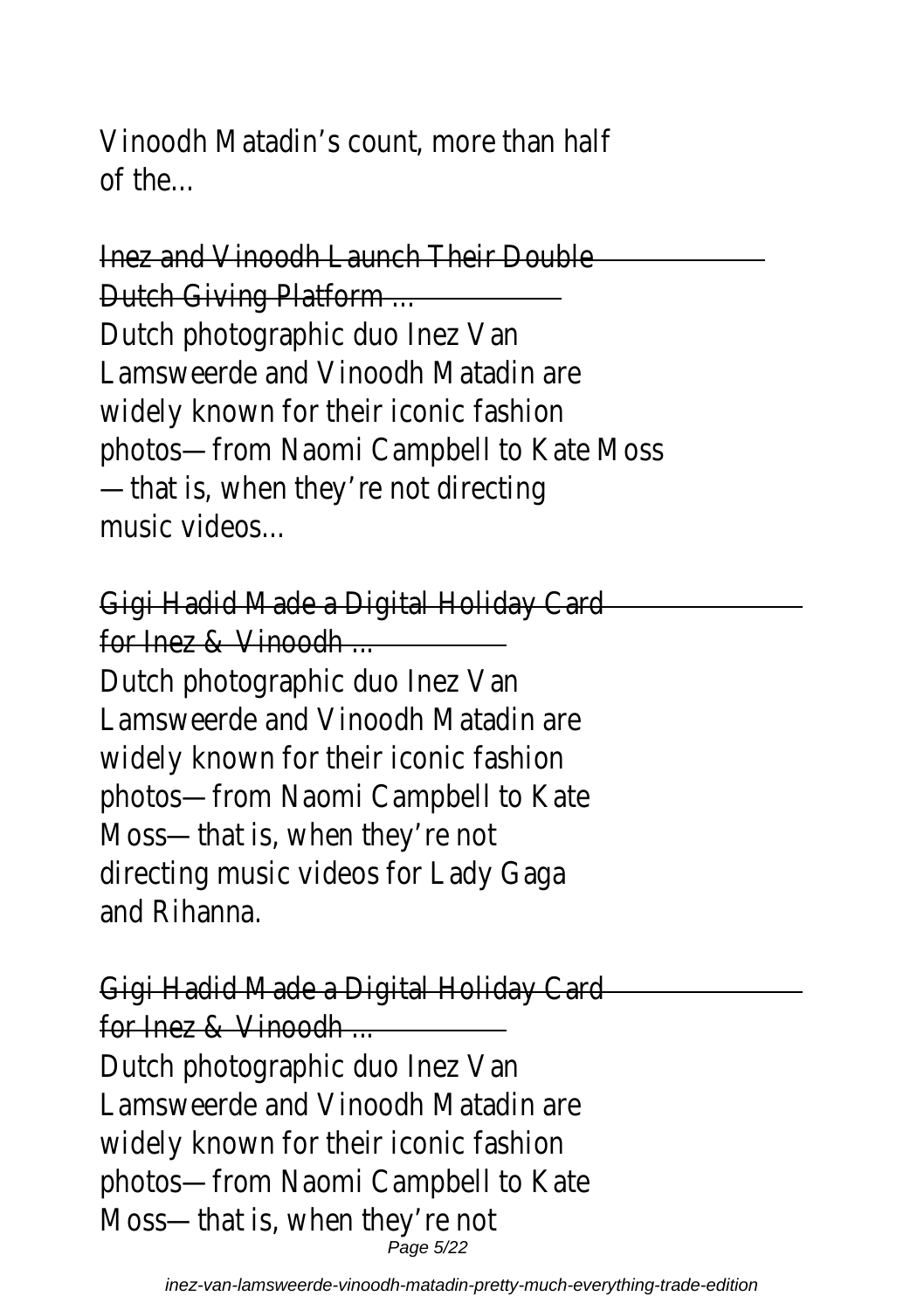directing music videos for and Rihanna. Now, Inez & V focused their energies on expansive artistic knowl contact lists—to launch fundraising platform

Gigi Hadid Made a Digital Ho for lnez & Vinoodh Inez van Lamsweerde, best being a Photographer, w Amsterdam, Netherlands on September 25, 1963. Ald partner Vinoodh Matadin, she a critically acclaimed photographer whose work has pages of magazines around

Inez van Lamsweerde: Top 1

Need to Know Inez van Lamsweerde and Matadin's work has graced the Matadin's wark and walls and walls and the Matadian and walls and the Matadian and the Matadian Suraba. pages of some of the world galleries and fashion magazi it is surprising that their  $p$ easily float between thes is by virtue of their ease imagery that seeks home culturally elite and ma

Page 6/22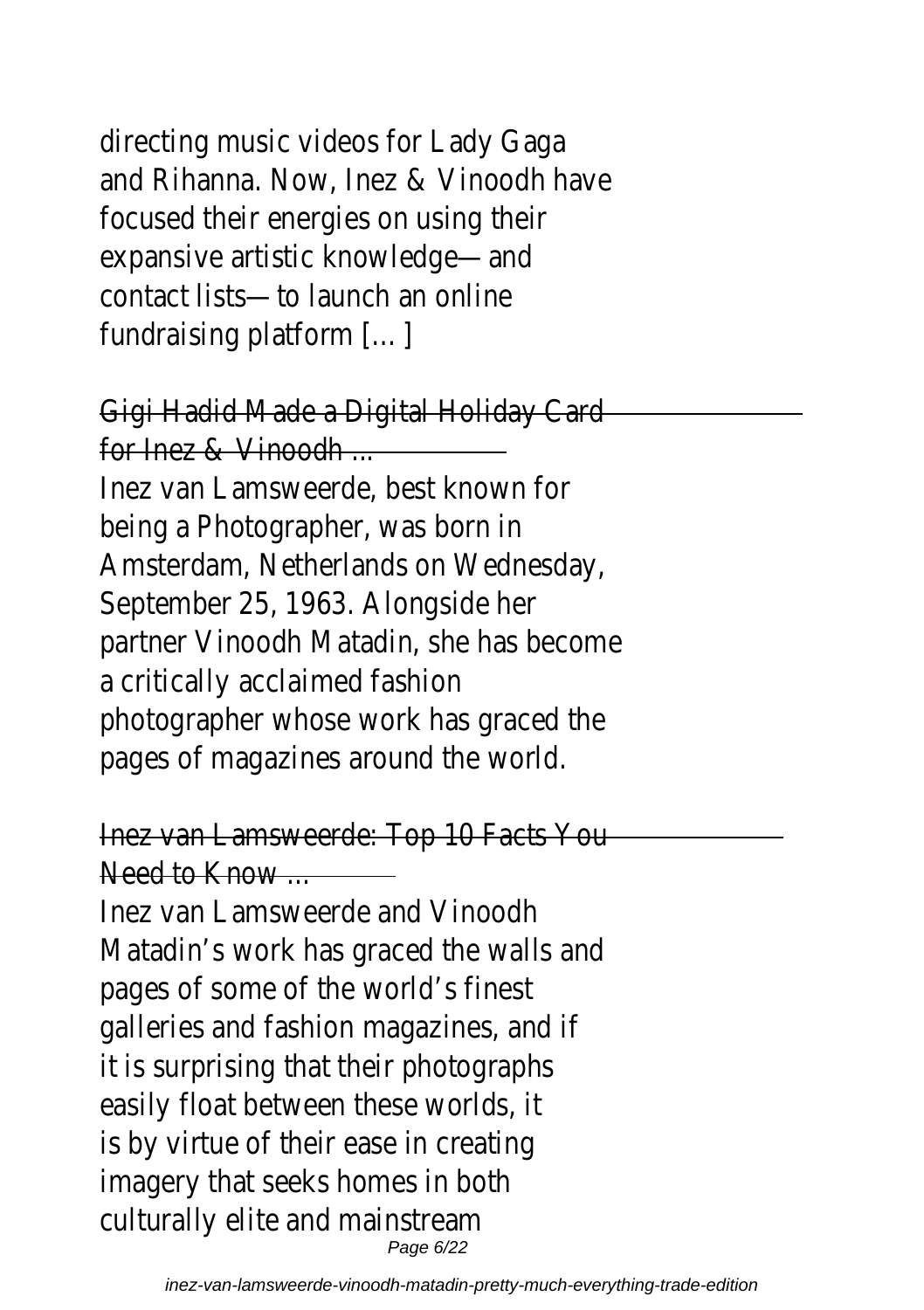## outlet

Inez van Lamsweerde/Vinoodh Matadin. Pretty Mu Inez van Lamsweerde ar Matadin, Freja on the Red B Lamsweerde and Vinoodh Mata to AnOther last year Lamsweerde and Vinoodh Mat the manifesto for their pl creativity. "We don't do "fa portray people," Vinoodh s is this sense of humanit 31, 20

10 Inez van Lansweerde a Matadin Facts | A 587.1k Followers, 6,322 10.5k Posts - See Instagram videos from Inezand  $($ @inezandvino

Inezandvinoodh is on Instagr posts on their profile Inez van Lamsweerde and Vinc also known as Inez & Vin Dutch fashion photograph have worked together since 1 while in school at Amsterdam Page 7/22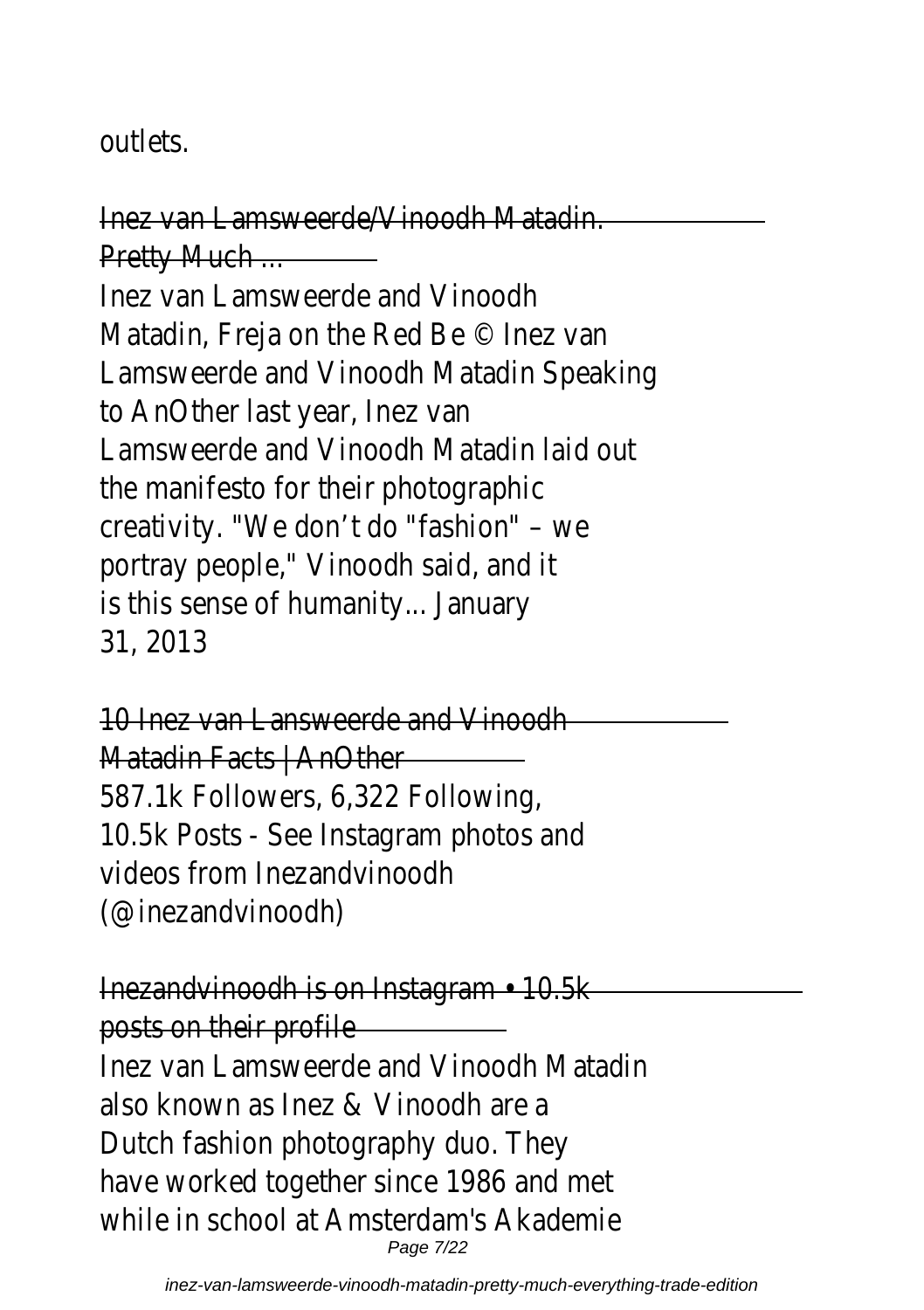Vogue. Inez & Vinoodh had major break with a story f 1994 issue of the now defur  $The  $F_{20}$$ 

Photographer: Inez van Lar Vinoodh Mata Ms. van Lamsweerde, 50, i gangly sweetheart in an an Burton fable, with wide, spike eyes. Mr. Matadin, 52, is tan, with a rumpled haircut smile. Th

Fashion Photographers

Lamsweerde and Vi Inez van Lamsweerde (born 2 1963, Amsterdam, Netherland Matadin (born 29 Septer Amsterdam, Netherlands) and fashion photographer duo w their work for fashion advertising campaigns, and independent art

Inez and Vinoodh | Gagaped Inez van Lamsweerde (born 2 1963, Amsterdam, Netherland Matadin (born 29 Septer Page 8/22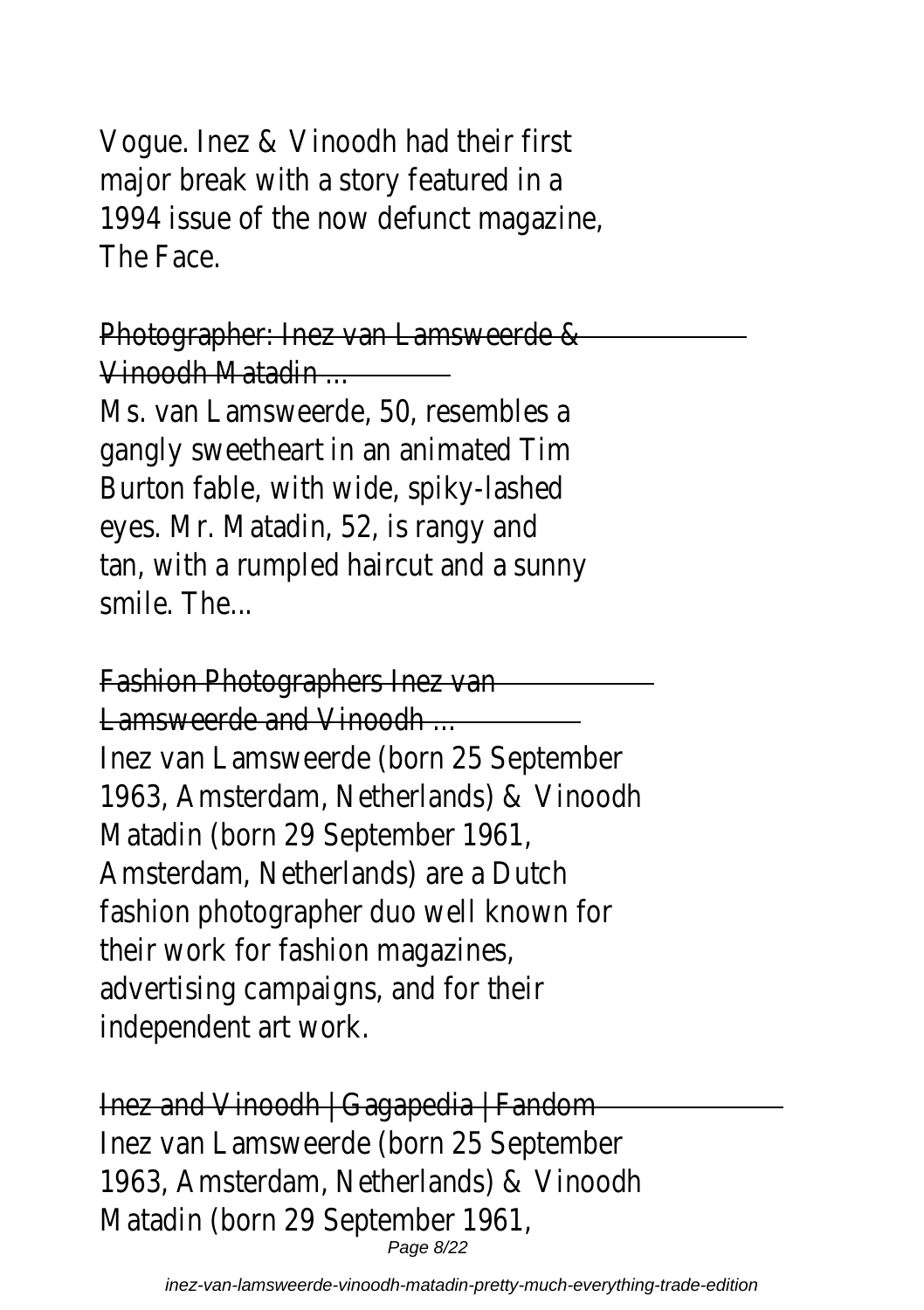Amsterdam, Netherlands) and fashion photographer duo, for their work for fashion advertising campaigns, an independent art

Inez van Lamsweerde | Project Self-Publishi Original Magazine Print Ad Vogue 2018. Saint Laurent YS Inez & Vinoodh. Inez van Lam Vinoodh Matadin YVES SAINT is the page(s) listed below neatly from the magazine, also clipping

Saint Laurent YSL Origina Print Ad Advert K VALENTINO Spring Summer 2 and Vinoodh. 1 Comment. Fi Bella & Gigi Hadid, He Cong Burberry SS20. Nicole Kid Cover Star of Voque Aus Anniversary Issue. Vera Celebrating 30th Annive Bridal Fall 2020 Co

Inez + Vinoodh - Desi Inez and Vinoodh is Cont Page 9/22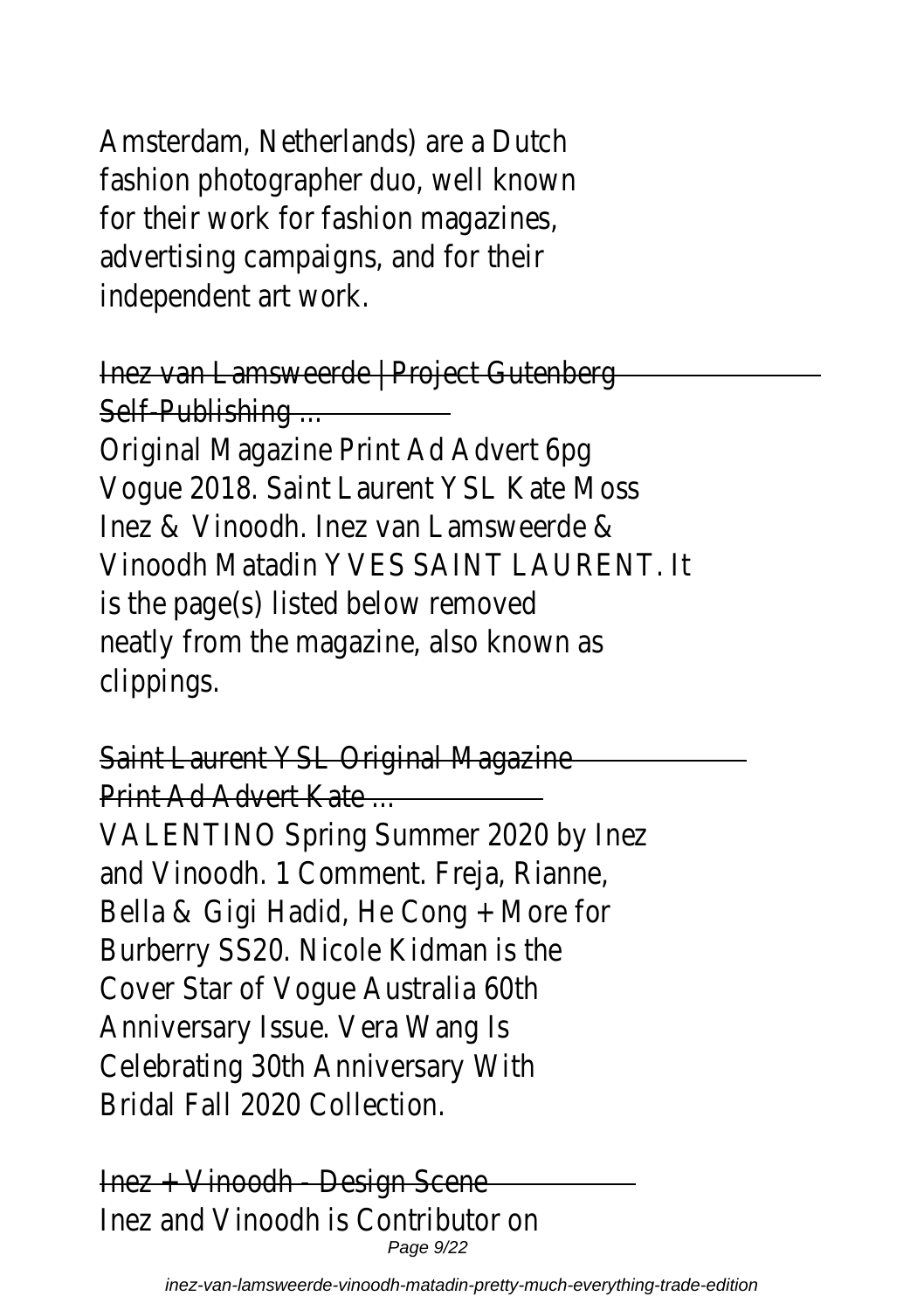Vogue. Read Inez and Vinood get latest news stories and Connect with users an conversation at

## *Dutch photographic duo Inez Van*

*Lamsweerde and Vinoodh Matadin are widely known for their iconic fashion photos—from Naomi Campbell to Kate Moss—that is, when they're not directing music videos for Lady Gaga and Rihanna. Now, Inez & Vinoodh have focused their energies on using their expansive artistic knowledge—and contact lists—to launch an online fundraising platform […]*

*Inez Van Lamsweerde and Vinoodh Matadin. Menu → New. Elle Magazine – Kamala Harris; V Mag – VOTE!*

*Inez van Lamsweerde and Vinoodh Matadin's work has graced the walls and pages of some of the world's finest galleries and fashion magazines, and if it is surprising that their photographs easily float between these worlds, it is by virtue of their ease in creating imagery that seeks homes in both culturally elite and mainstream outlets.*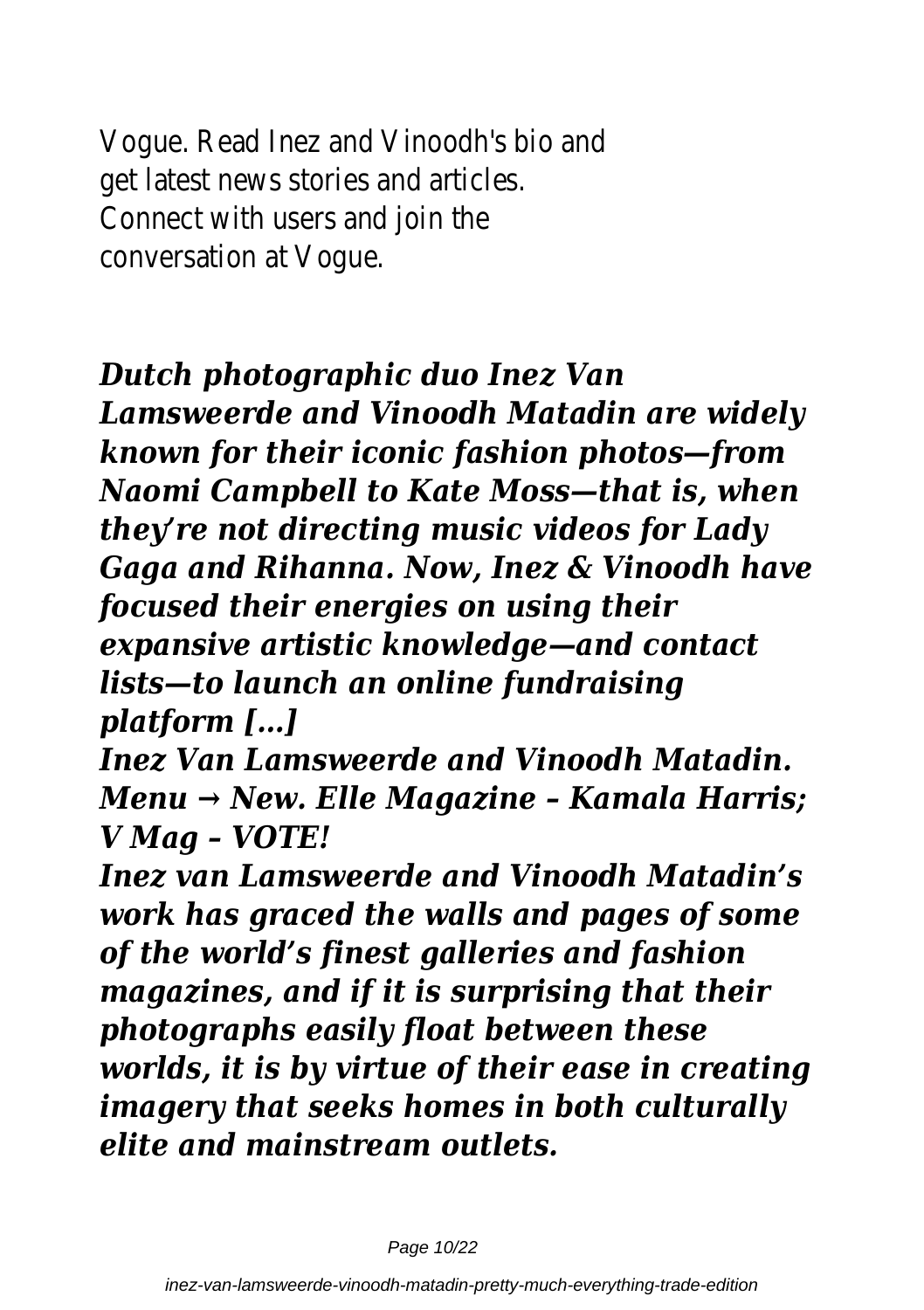Gigi Hadid Made a Digital Holiday Card for

...

Inez van Lamsweerde (born 25 Septe Vinoodh Matadin (born 29 September 1 fashion photographer duo, whose work has fashion magazines and advertising camp produce independent

Ms. van Lamsweerde, 50, resembles a gangly an animated Tim Burton fable, with wide, Mr. Matadin, 52, is rangy and tan, with and a sunny smile

Inez and Vinoodh | Gagaped

10 Inez van Lansweerde and Vinoodh Matadin Facts | AnOther

Inez van Lamsweerde \u0026 Vinoodh Matadin at Foam\_Fotografiemuseum Amsterdam Foam\_The Newspaper collector's edition Inez van Lamsweerde and Vinoodh Matadin Yves Saint Laurent SS11 by Inez van Lamsweerde \u0026 Vinoodh Matadin - Arizona Muse.flv Vogue Paris Feb2012 \"Las Vegas\" Daria Werbowy by Inez Van Lamsweerde \u0026 Vinoodh Matadin *#THISISBOSS directed by Inez van Lamsweerde and Vinoodh Matadin* YSL Manifesto FW 2010. Director Inez van Lamsweerde \u0026 Vinoodh Matadin Vogue Paris Feb2012 \"Las Vegas\" Daria Werbowy by Inez Van Lamsweerde \u0026 Vinoodh Matadin *Inez and Vinoodh* Foam - Inez van Lamsweerde \u0026 Vinoodh Page 11/22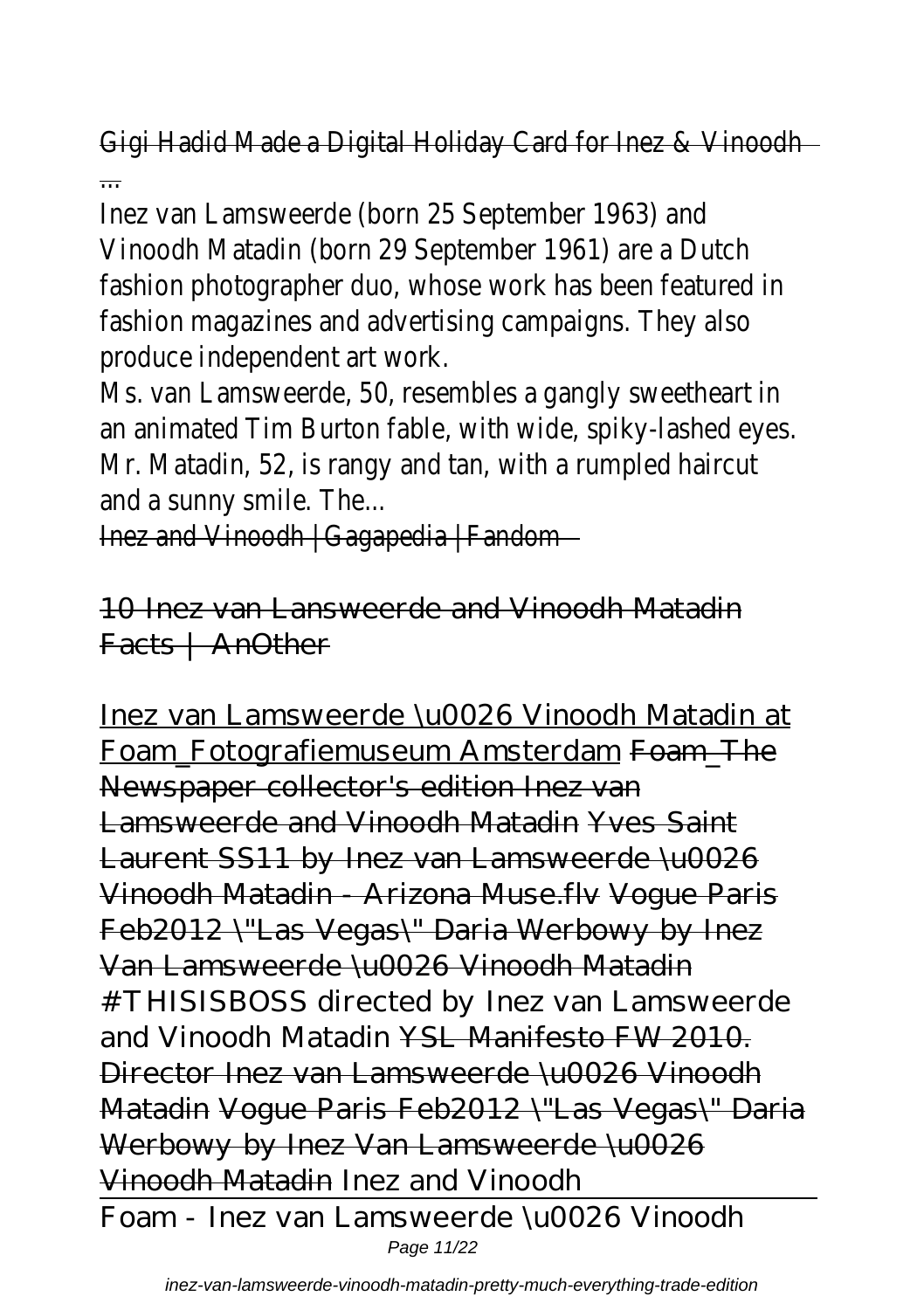#### Matadin @ Fotografiemuseum Amsterdam.flv *Official Video HD! MUGLER - LADY GAGA (Directors Cuts) - Inez van Lamsweerde \u0026 Vinoodh Matadin*

Inez van Lamsweerde e Vinoodh Matadin falando sobre a foto de modaSpying on Kate Moss in \"Everglade\" by Inez van Lamsweerde and Vinoodh Matadin \"Minuit et Demi\" review | EVERYTHING you need to know! *Miu Miu Spring/Summer 2014 Campaign Film Clair comme de l'eau (Extrait de Projet Clair) LAST PERFUME HAUL 2020-YSL Manifesto,Mon Paris Intensement,Jimmy Choo Fever,Lalique Amethyst Exquise News In Fragrances - Demi Rawling Minuit Et Demi, La Petite Robe Noir Nectar, Galleria Parfums* Dior - Secret Garden Vogue Paris *Girls on Film @ Vogue Paris by Inez and Vinoodh - Anja Rubik, Natasha Poly, Isabeli Fontana.flv* Vogue Paris - February 2012 - Daria Werbowy - Studio **Inez \u0026 Vinoodh filment Daria Werbowy à Las Vegas pour Vogue Paris #4** tribute to Inez van Lamsweerde and Vinoodh Matadin - Pretty Much Everything - photographs 1985-2010 CFE No 11 - CLArtVision - van Lamsweerde Vinoodh Matadin.mov *Inez \u0026 Vinoodh Vogue Covers Inez Van Lamsweerde Parody Project Inez van Lamsweerde / Opium - Jade Or Inez van Lamsweerde en Vinoodh Matadin - Foam Calvin Klein euphoria by Inez van Lamsweerde \u0026 Vinoodh Matadin* **Inez van Lamsweerde and Vinoodh Matadin at Lady Gaga Pres...** Inez Van Page 12/22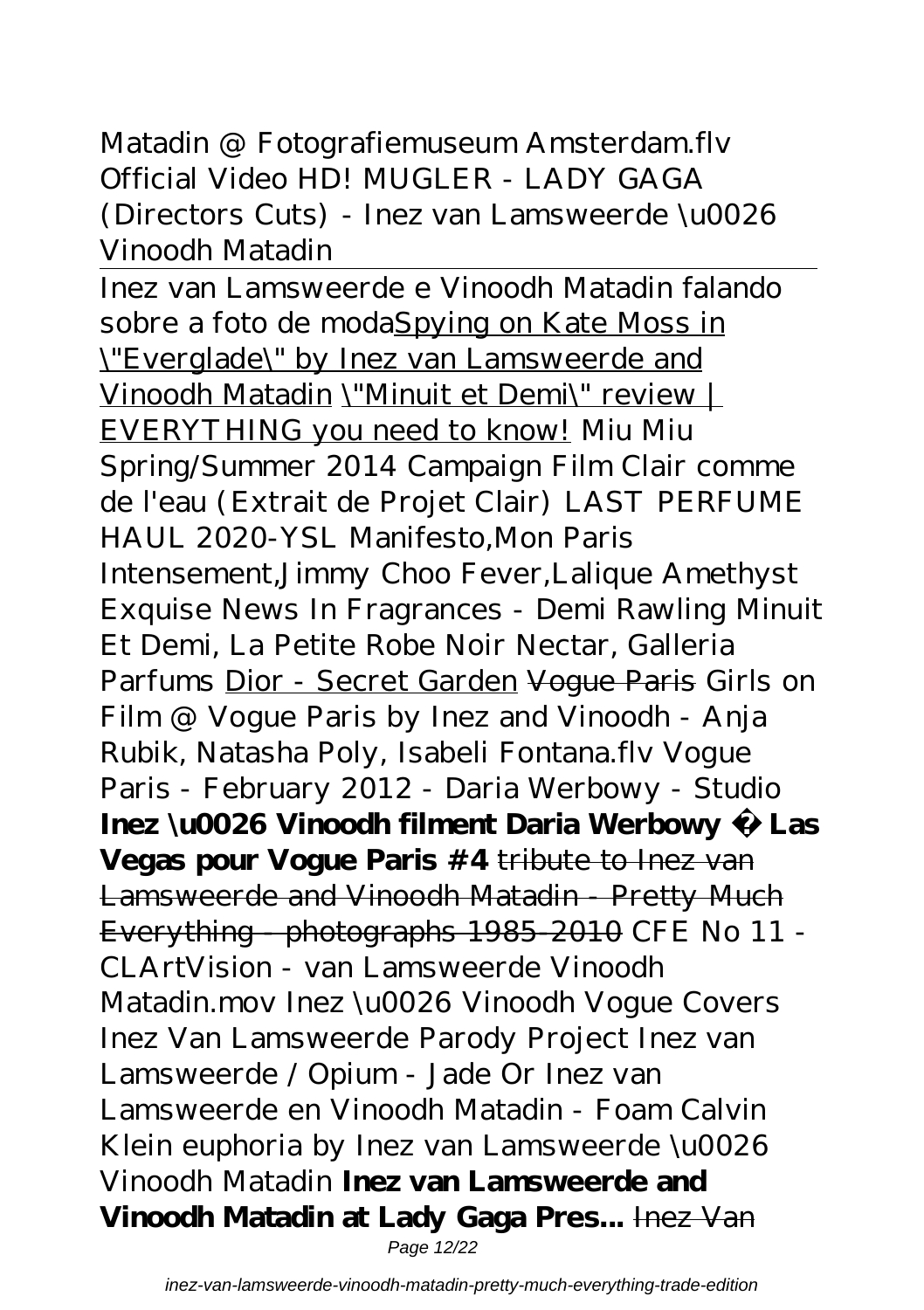### Lamsweerde Vinoodh Matadin

Enter the wild, weird, wonderful world of Inez van Lamsweerde and Vinoodh Matadin, the photography duo who float in an avant-garde zone between fashion and art. This book spans the artists' two decades of strange, haunting, hi-tech work. A sheet of stickers allows you to personalize the cover. M/M (Paris), Glenn O'Brien Original Magazine Print Ad Advert 6pg Vogue 2018. Saint Laurent YSL Kate Moss Inez & Vinoodh. Inez van Lamsweerde & Vinoodh Matadin YVES SAINT LAURENT. It is the page(s) listed below removed neatly from the magazine, also known as clippings.

Saint Laurent YSL Original Magazine Print Ad Advert Kate ... Inez van Lamsweerde (born 25 September 1963, Amsterdam, Netherlands) & Vinoodh Matadin (born 29 September 1961, Amsterdam, Netherlands) are a Dutch fashion photographer duo well known for their work for fashion magazines, advertising campaigns, and for their independent art work.

Dutch photographic duo Inez Van Lamsweerde and Vinoodh Matadin are widely known for their iconic fashion photos—from Naomi Campbell to Kate Moss—that is, when they' re not directing music videos for Lady Gaga and

Rihanna. Photographer: Inez van Lamsweerde & Vinoodh Matadin ...

*Dutch photographic duo Inez Van Lamsweerde and*

Page 13/22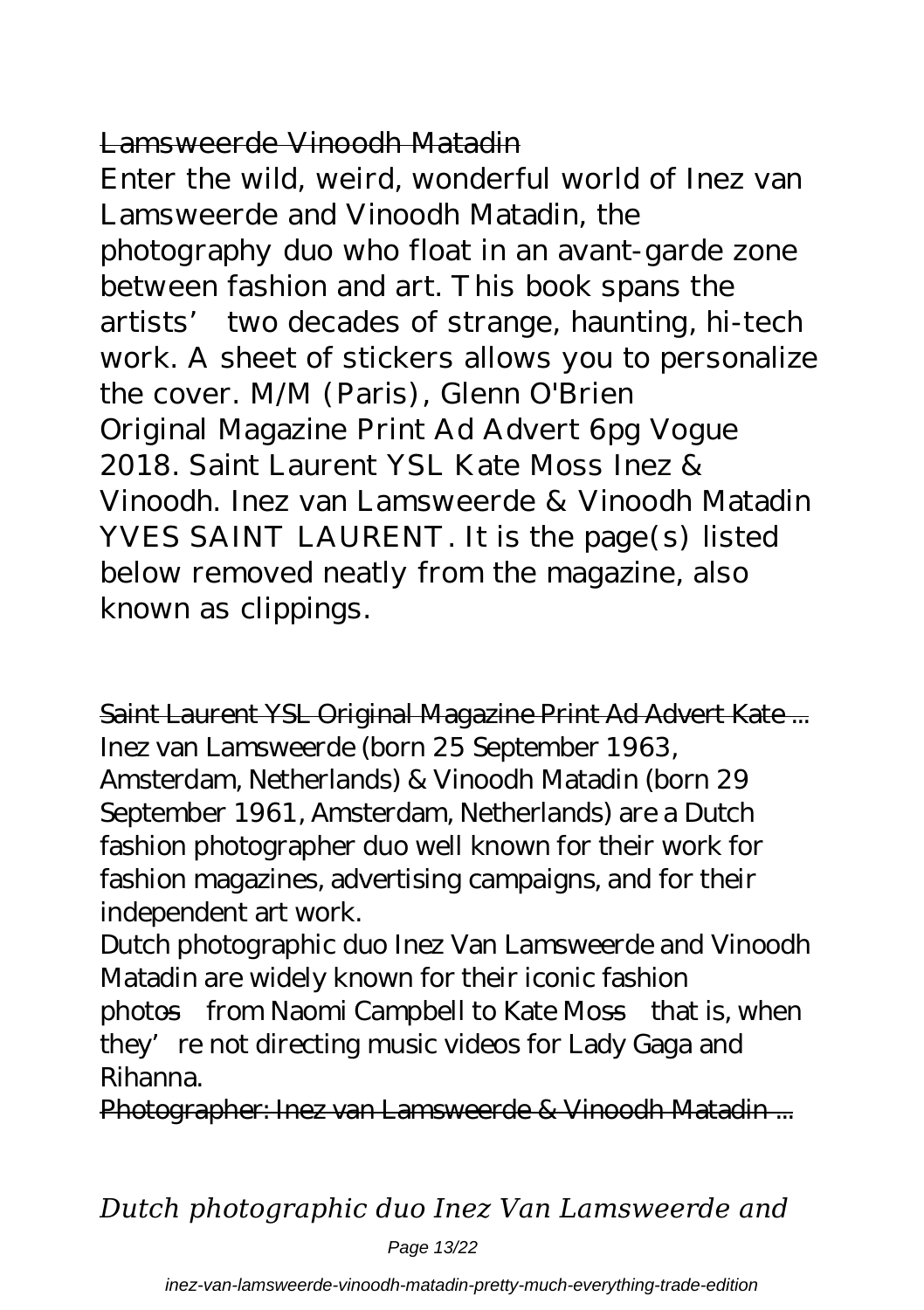*Vinoodh Matadin are widely known for their iconic fashion photos—from Naomi Campbell to Kate Moss —that is, when they're not directing music videos... Inez and Vinoodh - Photographer Profile - Photos & latest news*

*Fashion Photographers Inez van Lamsweerde and Vinoodh ...*

Inez van Lamsweerde \u0026 Vinoodh Matadin at Foam\_Fotografiemuseum Amsterdam Foam\_The Newspaper collector's edition Inez van Lamsweerde and Vinoodh Matadin Yves Saint Laurent SS11 by Inez van Lamsweerde \u0026 Vinoodh Matadin - Arizona Muse.flv Vogue Paris Feb2012 \"Las Vegas\" Daria Werbowy by Inez Van Lamsweerde \u0026 Vinoodh Matadin *#THISISBOSS directed by Inez van Lamsweerde and Vinoodh Matadin* YSL Manifesto FW 2010. Director Inez van Lamsweerde \u0026 Vinoodh Matadin Vogue Paris Feb2012 \"Las Vegas\" Daria Werbowy by Inez Van Lamsweerde \u0026 Vinoodh Matadin *Inez and Vinoodh*

Foam - Inez van Lamsweerde \u0026 Vinoodh Matadin @ Fotografiemuseum Amsterdam.flv*Official Video HD! MUGLER - LADY GAGA (Directors Cuts) - Inez van Lamsweerde \u0026 Vinoodh Matadin*

Inez van Lamsweerde e Vinoodh Matadin falando sobre a foto de modaSpying on Kate Moss in \"Everglade\" by Inez van Lamsweerde and Vinoodh Matadin \"Minuit et Demi\" review | EVERYTHING you need to know! *Miu Miu Spring/Summer 2014 Campaign Film Clair comme*

Page 14/22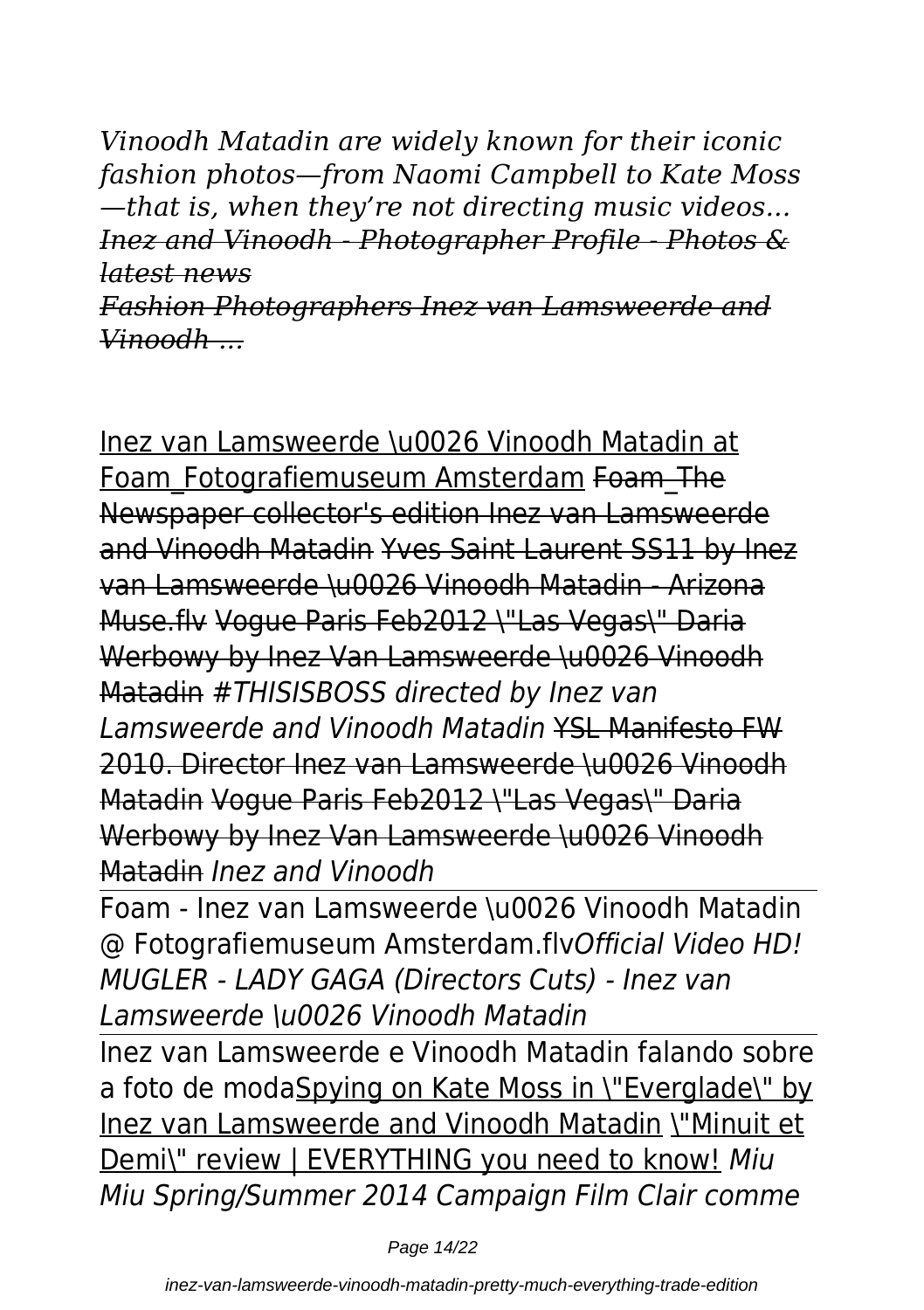# *de l'eau (Extrait de Projet Clair) LAST PERFUME HAUL 2020-YSL Manifesto,Mon Paris Intensement,Jimmy Choo Fever,Lalique Amethyst Exquise News In Fragrances -*

*Demi Rawling Minuit Et Demi, La Petite Robe Noir Nectar, Galleria Parfums* Dior - Secret Garden Vogue Paris *Girls on Film @ Vogue Paris by Inez and Vinoodh - Anja Rubik, Natasha Poly, Isabeli Fontana.flv* Vogue Paris - February 2012 - Daria Werbowy - Studio **Inez \u0026 Vinoodh filment Daria Werbowy à Las Vegas pour Vogue Paris #4** tribute to Inez van Lamsweerde and Vinoodh Matadin - Pretty Much Everything - photographs 1985-2010 CFE No 11 - CLArtVision - van Lamsweerde Vinoodh Matadin.mov *Inez \u0026 Vinoodh Vogue Covers Inez Van Lamsweerde Parody Project Inez van Lamsweerde / Opium - Jade Or Inez van Lamsweerde en Vinoodh Matadin - Foam Calvin Klein euphoria by Inez van Lamsweerde \u0026 Vinoodh Matadin* **Inez van Lamsweerde and Vinoodh Matadin at Lady Gaga Pres...** Inez Van Lamsweerde Vinoodh Matadin Inez Van Lamsweerde and Vinoodh Matadin. Menu → New. Elle Magazine – Kamala Harris; V Mag – VOTE!

#### Inez & Vinoodh

Inez van Lamsweerde (born 25 September 1963) and Vinoodh Matadin (born 29 September 1961) are a Dutch fashion photographer duo, whose work has been featured in fashion magazines and advertising campaigns. They also produce independent art work.

Inez and Vinoodh - Wikipedia

Page 15/22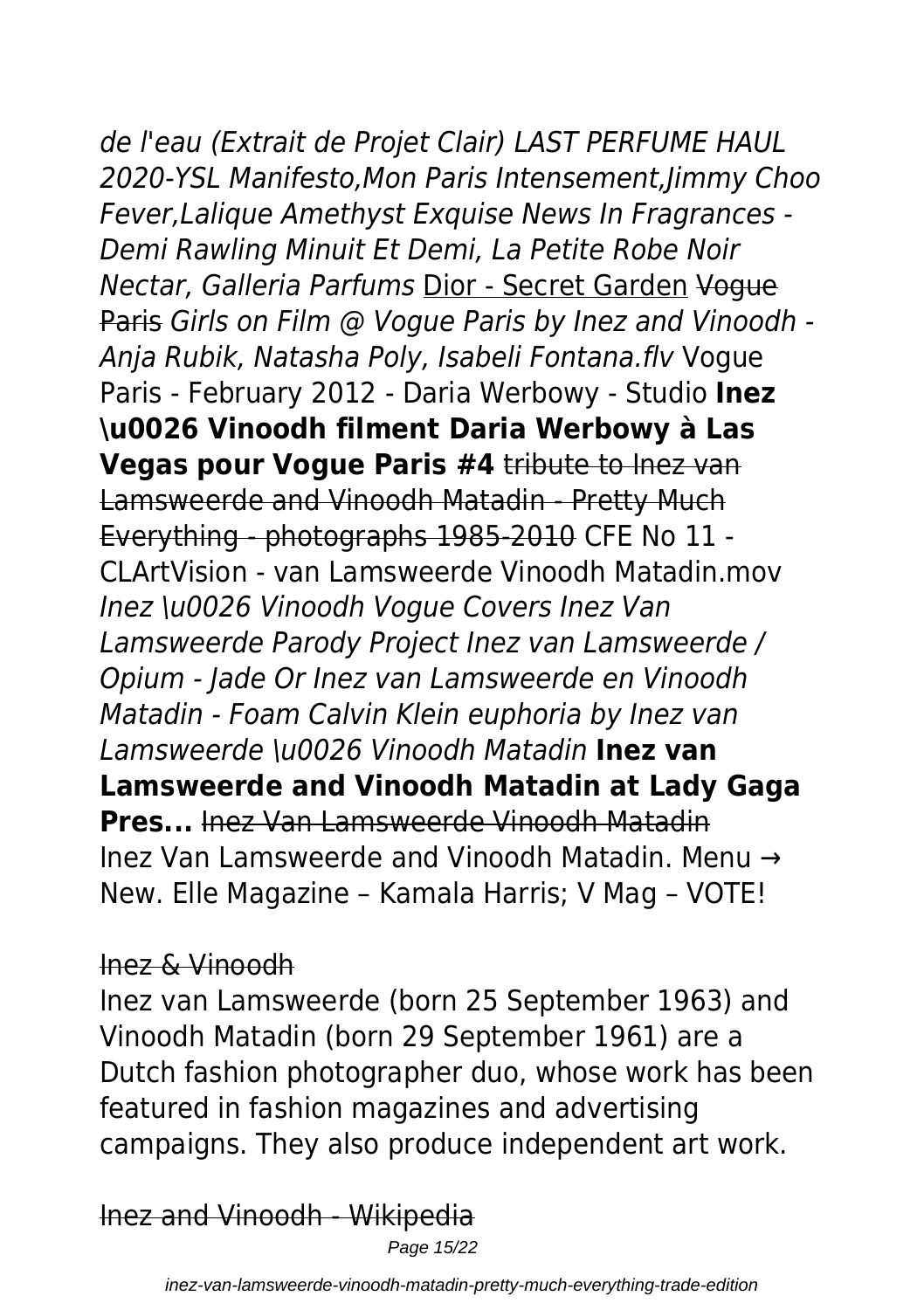The iconic duo of Inez van Lamsweerde and Vinoodh Matadin have been shooting together for almost 2 decades.

#### Inez and Vinoodh - Photographer Profile - Photos & latest news

Enter the wild, weird, wonderful world of Inez van Lamsweerde and Vinoodh Matadin, the photography duo who float in an avant-garde zone between fashion and art. This book spans the artists' two decades of strange, haunting, hi-tech work. A sheet of stickers allows you to personalize the cover. M/M (Paris), Glenn O'Brien

Inez van Lamsweerde/Vinoodh Matadin. Pretty Much ... That's anything but merry, hence inspiring iconic photographers Inez van Lamsweerde and Vinoodh Matadin to come up with a solution. Enter: Double Dutch, a platform created to merge the worlds of fashion and art.

#### Inez & Vinoodh Combine Art And Charity With New Gifting ...

Inez and Vinoodh Launch Their Double Dutch Giving Platform, Just in Time for the Holidays Photo: Courtesy of Double Dutch By Inez van Lamsweerde and Vinoodh Matadin's count, more than half of the...

## Inez and Vinoodh Launch Their Double Dutch Giving Platform ...

Dutch photographic duo Inez Van Lamsweerde and Page 16/22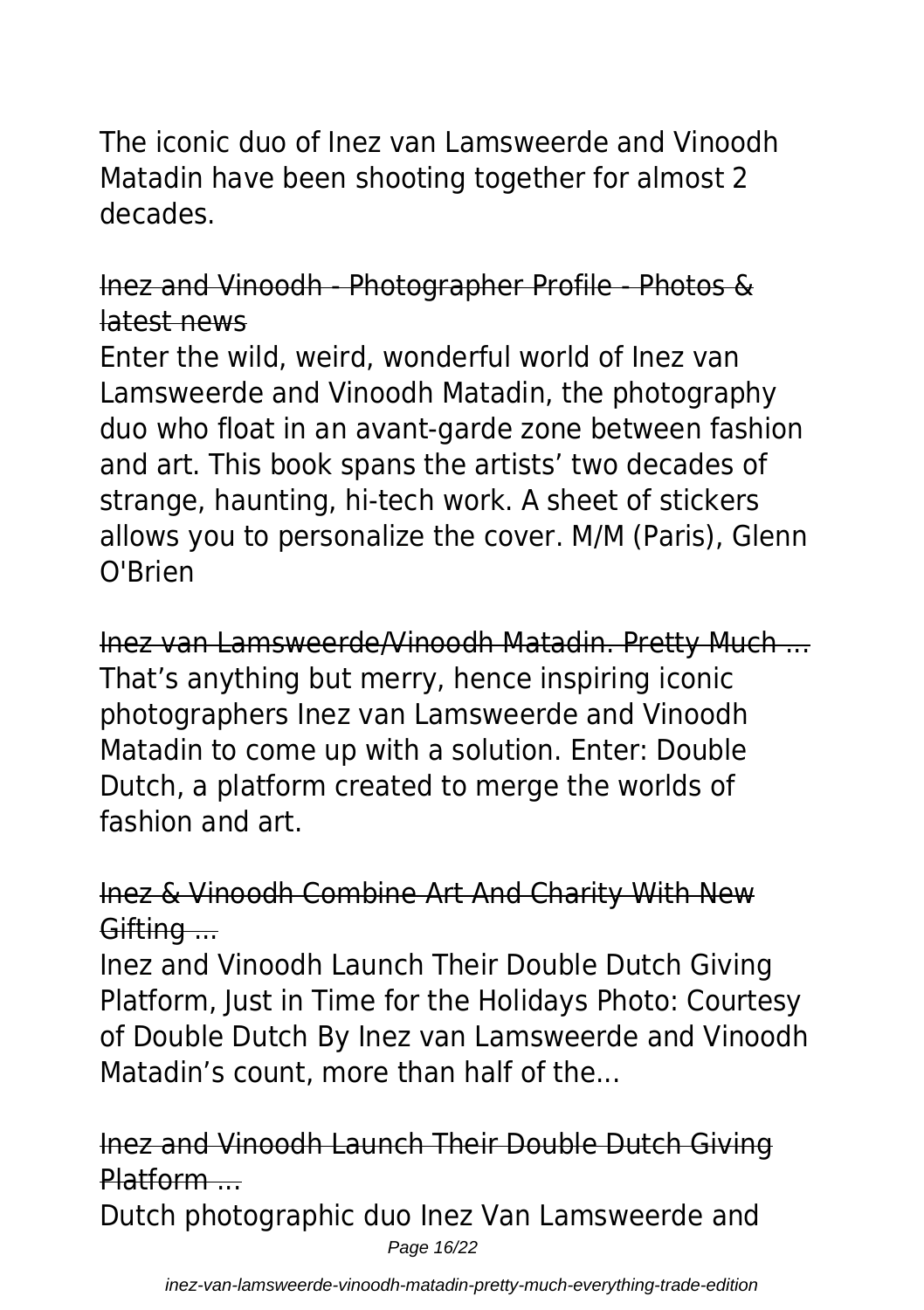Vinoodh Matadin are widely known for their iconic fashion photos—from Naomi Campbell to Kate Moss —that is, when they're not directing music videos...

### Gigi Hadid Made a Digital Holiday Card for Inez & Vinoodh ...

Dutch photographic duo Inez Van Lamsweerde and Vinoodh Matadin are widely known for their iconic fashion photos—from Naomi Campbell to Kate Moss—that is, when they're not directing music videos for Lady Gaga and Rihanna.

Gigi Hadid Made a Digital Holiday Card for Inez & Vinoodh ....

Dutch photographic duo Inez Van Lamsweerde and Vinoodh Matadin are widely known for their iconic fashion photos—from Naomi Campbell to Kate Moss—that is, when they're not directing music videos for Lady Gaga and Rihanna. Now, Inez & Vinoodh have focused their energies on using their expansive artistic knowledge—and contact lists—to launch an online fundraising platform […]

Gigi Hadid Made a Digital Holiday Card for Inez & Vinoodh ...

Inez van Lamsweerde, best known for being a Photographer, was born in Amsterdam, Netherlands on Wednesday, September 25, 1963. Alongside her partner Vinoodh Matadin, she has become a critically acclaimed fashion photographer whose work has graced the pages of magazines around the world.

Page 17/22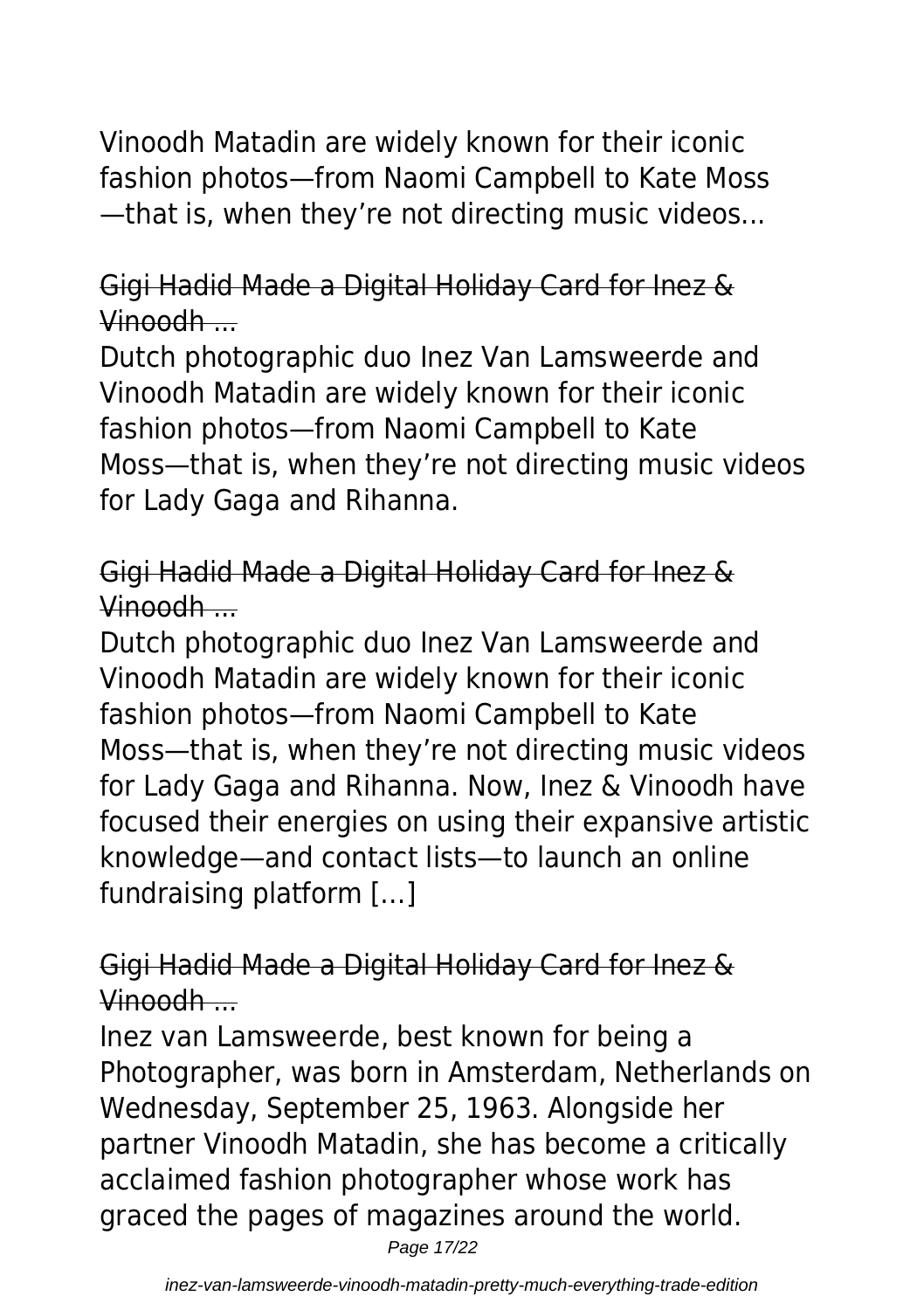Inez van Lamsweerde: Top 10 Facts You Need to Know ...

Inez van Lamsweerde and Vinoodh Matadin's work has graced the walls and pages of some of the world's finest galleries and fashion magazines, and if it is surprising that their photographs easily float between these worlds, it is by virtue of their ease in creating imagery that seeks homes in both culturally elite and mainstream outlets.

Inez van Lamsweerde/Vinoodh Matadin. Pretty Much ... Inez van Lamsweerde and Vinoodh Matadin, Freja on the Red Be © Inez van Lamsweerde and Vinoodh Matadin Speaking to AnOther last year, Inez van Lamsweerde and Vinoodh Matadin laid out the manifesto for their photographic creativity. "We don't do "fashion" – we portray people," Vinoodh said, and it is this sense of humanity... January 31, 2013

## 10 Inez van Lansweerde and Vinoodh Matadin Facts | AnOther

587.1k Followers, 6,322 Following, 10.5k Posts - See Instagram photos and videos from Inezandvinoodh (@inezandvinoodh)

## Inezandvinoodh is on Instagram • 10.5k posts on their profile

Inez van Lamsweerde and Vinoodh Matadin also known as Inez & Vinoodh are a Dutch fashion photography duo. They have worked together since 1986 and met Page 18/22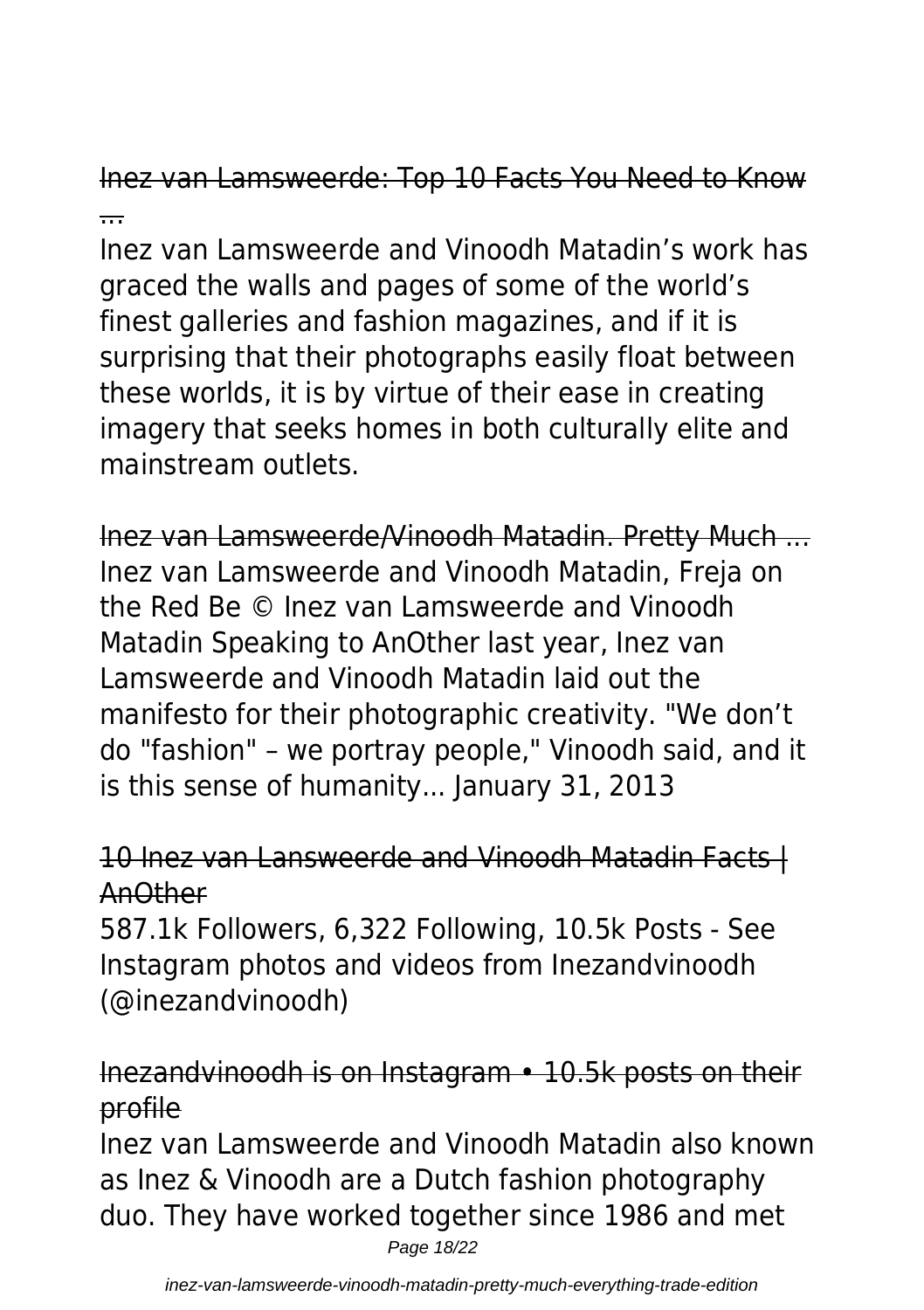while in school at Amsterdam's Akademie Vogue. Inez & Vinoodh had their first major break with a story featured in a 1994 issue of the now defunct magazine, The Face.

## Photographer: Inez van Lamsweerde & Vinoodh Matadin ...

Ms. van Lamsweerde, 50, resembles a gangly sweetheart in an animated Tim Burton fable, with wide, spiky-lashed eyes. Mr. Matadin, 52, is rangy and tan, with a rumpled haircut and a sunny smile. The...

## Fashion Photographers Inez van Lamsweerde and Vinoodh ...

Inez van Lamsweerde (born 25 September 1963, Amsterdam, Netherlands) & Vinoodh Matadin (born 29 September 1961, Amsterdam, Netherlands) are a Dutch fashion photographer duo well known for their work for fashion magazines, advertising campaigns, and for their independent art work.

## Inez and Vinoodh | Gagapedia | Fandom Inez van Lamsweerde (born 25 September 1963, Amsterdam, Netherlands) & Vinoodh Matadin (born 29 September 1961, Amsterdam, Netherlands) are a Dutch fashion photographer duo, well known for their work for fashion magazines, advertising campaigns, and for their independent art work.

## Inez van Lamsweerde | Project Gutenberg Self-Publishing ...

Page 19/22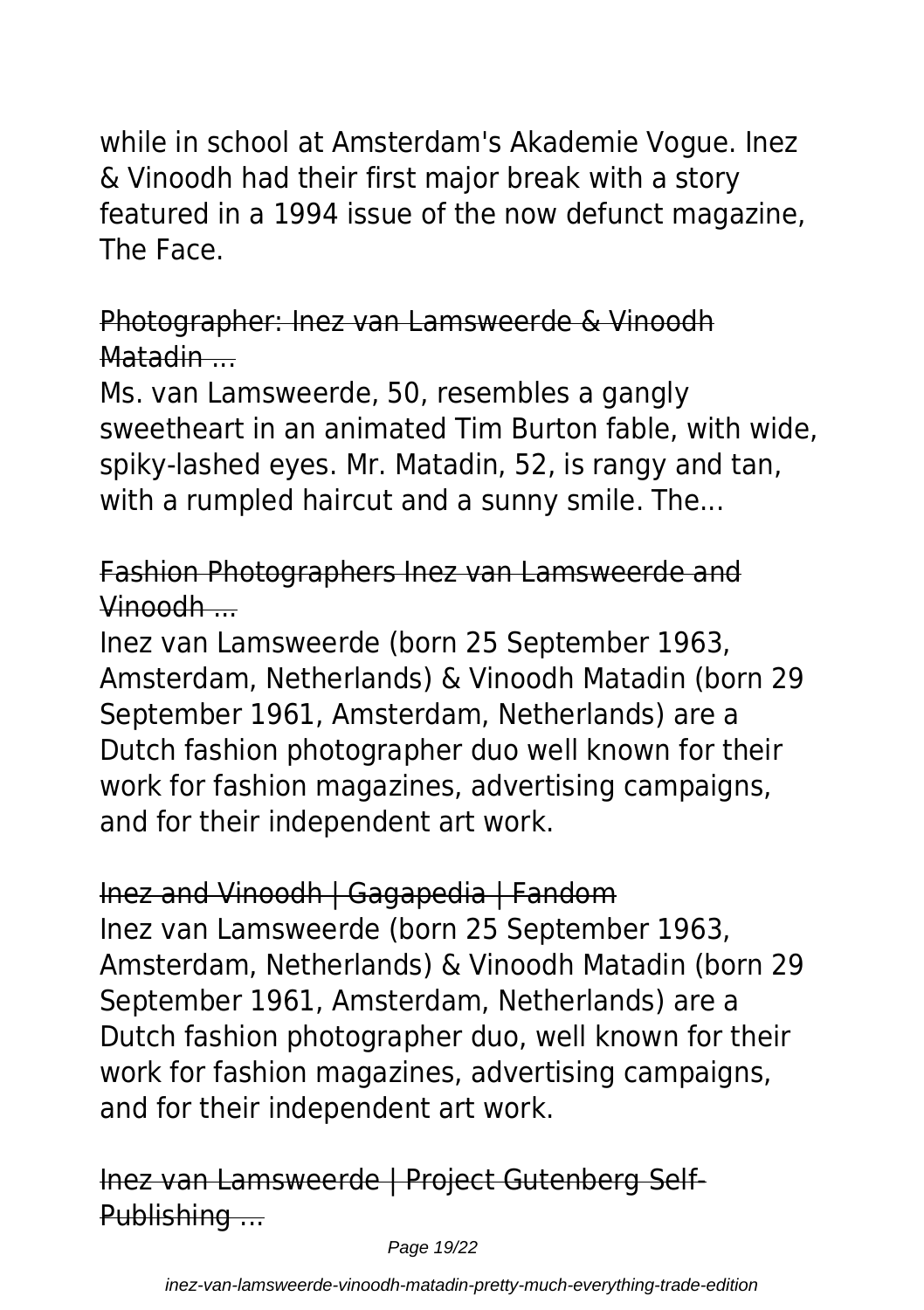Original Magazine Print Ad Advert 6pg Vogue 2018. Saint Laurent YSL Kate Moss Inez & Vinoodh. Inez van Lamsweerde & Vinoodh Matadin YVES SAINT LAURENT. It is the page(s) listed below removed neatly from the magazine, also known as clippings.

## Saint Laurent YSL Original Magazine Print Ad Advert  $Kate...$

VALENTINO Spring Summer 2020 by Inez and Vinoodh. 1 Comment. Freja, Rianne, Bella & Gigi Hadid, He Cong + More for Burberry SS20. Nicole Kidman is the Cover Star of Vogue Australia 60th Anniversary Issue. Vera Wang Is Celebrating 30th Anniversary With Bridal Fall 2020 Collection.

#### Inez + Vinoodh - Design Scene

Inez and Vinoodh is Contributor on Vogue. Read Inez and Vinoodh's bio and get latest news stories and articles. Connect with users and join the conversation at Vogue.

Inez van Lamsweerde | Project Gutenberg Self-Publishing ...

Inez van Lamsweerde: Top 10 Facts You Need to Know ...

Inez van Lamsweerde and Vinoodh Matadin also known as Inez & Vinoodh are a Dutch fashion photography duo. They have worked together since 1986 and met while in school at Amsterdam's Akademie Vogue. Inez & Vinoodh had their first major break with a story Page 20/22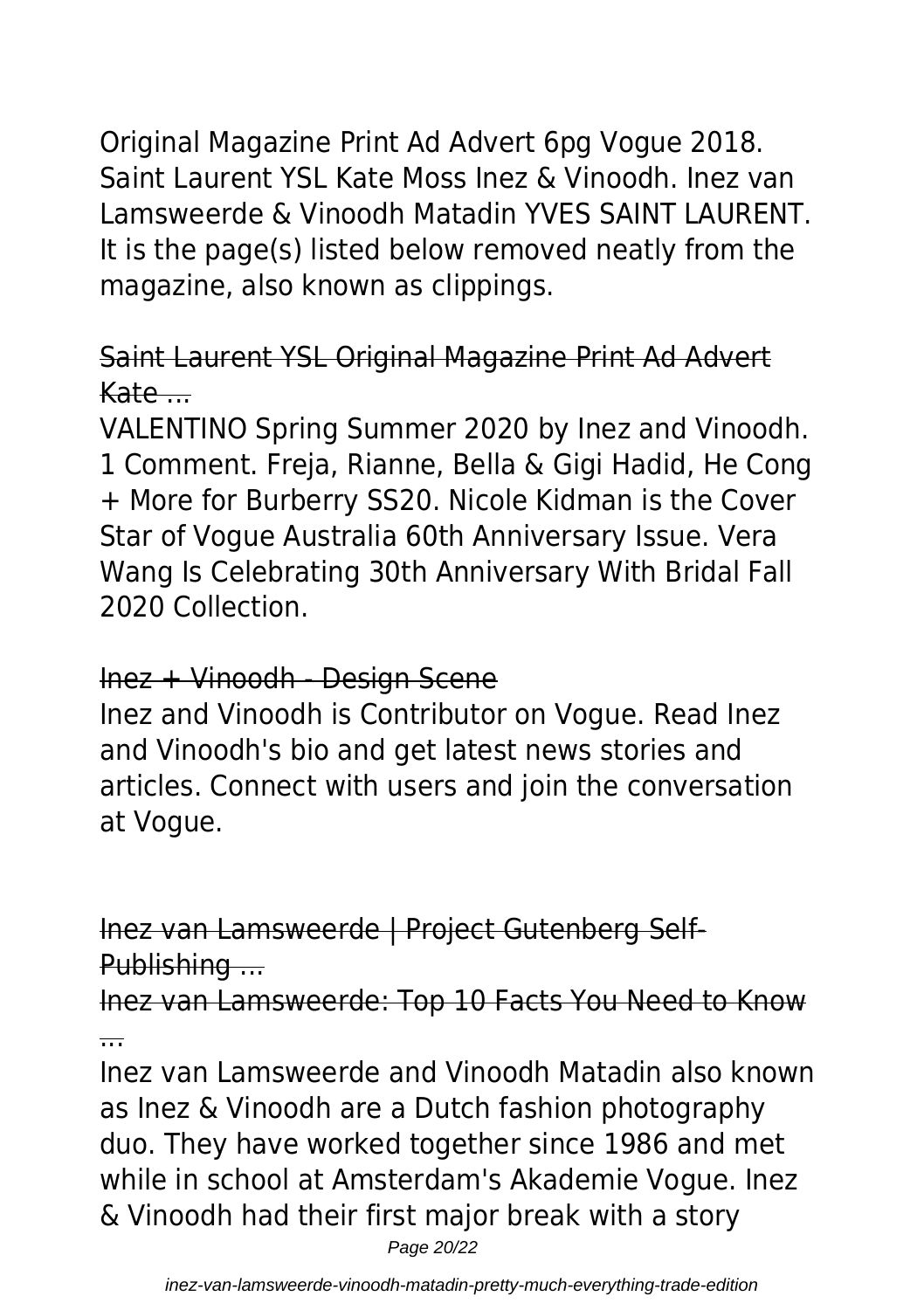featured in a 1994 issue of the now defunct magazine, The Face.

*Inez van Lamsweerde and Vinoodh Matadin, Freja on the Red Be © Inez van Lamsweerde and Vinoodh Matadin Speaking to AnOther last year, Inez van Lamsweerde and Vinoodh Matadin laid out the manifesto for their photographic creativity. "We don't do "fashion" – we portray people," Vinoodh said, and it is this sense of humanity... January 31, 2013 Inez van Lamsweerde (born 25 September 1963, Amsterdam, Netherlands) & Vinoodh Matadin (born 29 September 1961, Amsterdam, Netherlands) are a Dutch fashion photographer duo, well known for their work for fashion magazines, advertising campaigns, and for their independent art work. Inez and Vinoodh Launch Their Double Dutch Giving Platform, Just in Time for the Holidays Photo: Courtesy of Double Dutch By Inez van Lamsweerde and Vinoodh Matadin's count, more than half of the... The iconic duo of Inez van Lamsweerde and Vinoodh Matadin have been shooting together for almost 2 decades.*

## *That's anything but merry, hence*

Page 21/22